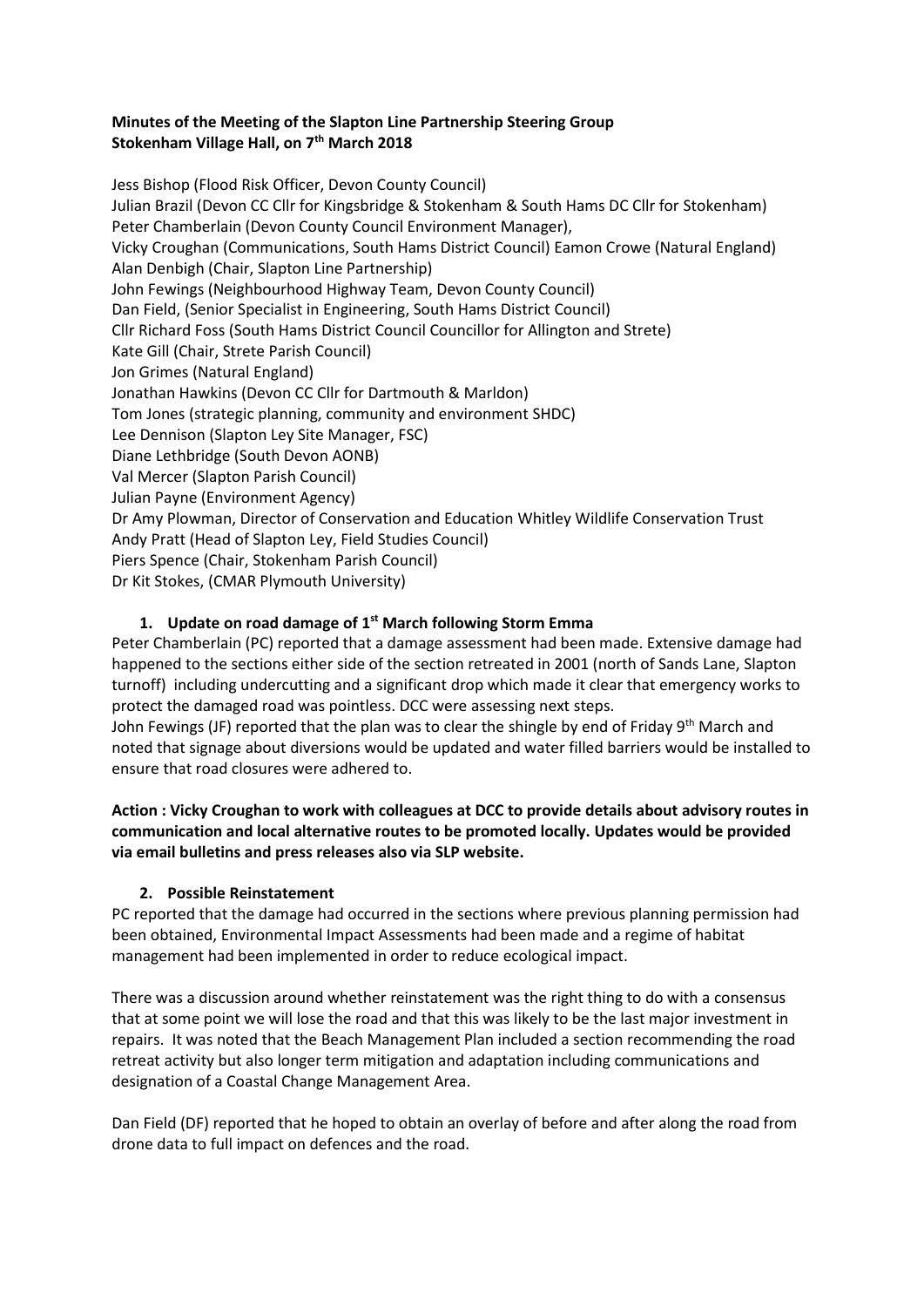PC and Jon Grimes (JG) and Andy Pratt (AP) agreed that information would have to be exchanged including the extent of plans and likely mitigation work required. JG said there was a need to ensure that the mitigation work needed was assessed and completed urgently.

There would be liaison between Natural England (NE), the FSC and DCC (including over any other ecological issues) and JG said that NE would be as flexible as possible.

John Fewings (JF) said that DCC is getting on with topographic surveys and there is a lot of activity going on to progress the next stages.

Amy Plowman representing the Whitley Wildlife Conservation Trust stated that, in principle, as land owner they would not stand in the way of retreating the road, but formal agreement will have to be agreed at the Trust's AGM on 29<sup>th</sup> March where there were a number of new trustees attending.

### **3. Funding**

There was no funding currently on the table and at this stage no Emergency Funding available and the recent bid to ESIF (European Structural and Investment Fund put in by SLP/DCC had failed (as had all of the bids in that round) because it didn't meet growth criteria)). Though the work on the Beach Management Plan would lead to an application for funds this needed a more detailed 'Outline Business Case (OBC) before this funding could be made available.

#### **(As the meeting closed news came in from Sarah Wollaston that funding had been agreed by the Secretary of State for Transport to provide £2.5 million to repair the road.)**

#### **4. Timetable of Reinstatement of Damage including car parks**

Cllr Julian Brazil asked about the likely timetable once funding was assured.

PC said that things were considerably speeded up as a result of having planning permission already in place and because of the mitigation work. Timing partly relates to cost and, if the cost of the road repairs is kept under £1m, the tendering process is considerably simplified. It would take weeks to get cost estimates from contractors also to remove the remaining road (which provides minimal protection). It is difficult to estimate but it is hoped to reinstate at some point during the summer.

DF reported that the cutback was such that the gate in the overflow Memorial car park was overhanging the beach. Resurfacing where required would take place as soon as possible on the damaged surface at Torcross and the Memorial car park

The issue of retreating the Memorial itself was raised by Kate Gill and the meeting noted that there was keen local interest in this.

On behalf of the meeting the chair thanked Peter Chamberlain and his colleagues from DCC who had worked hard including over the weekend to assess the damage and progress preparations for repair and reinstatement.

**Action AD to locate records of previous action taken when Memorial retreated last time and provide to DCC.**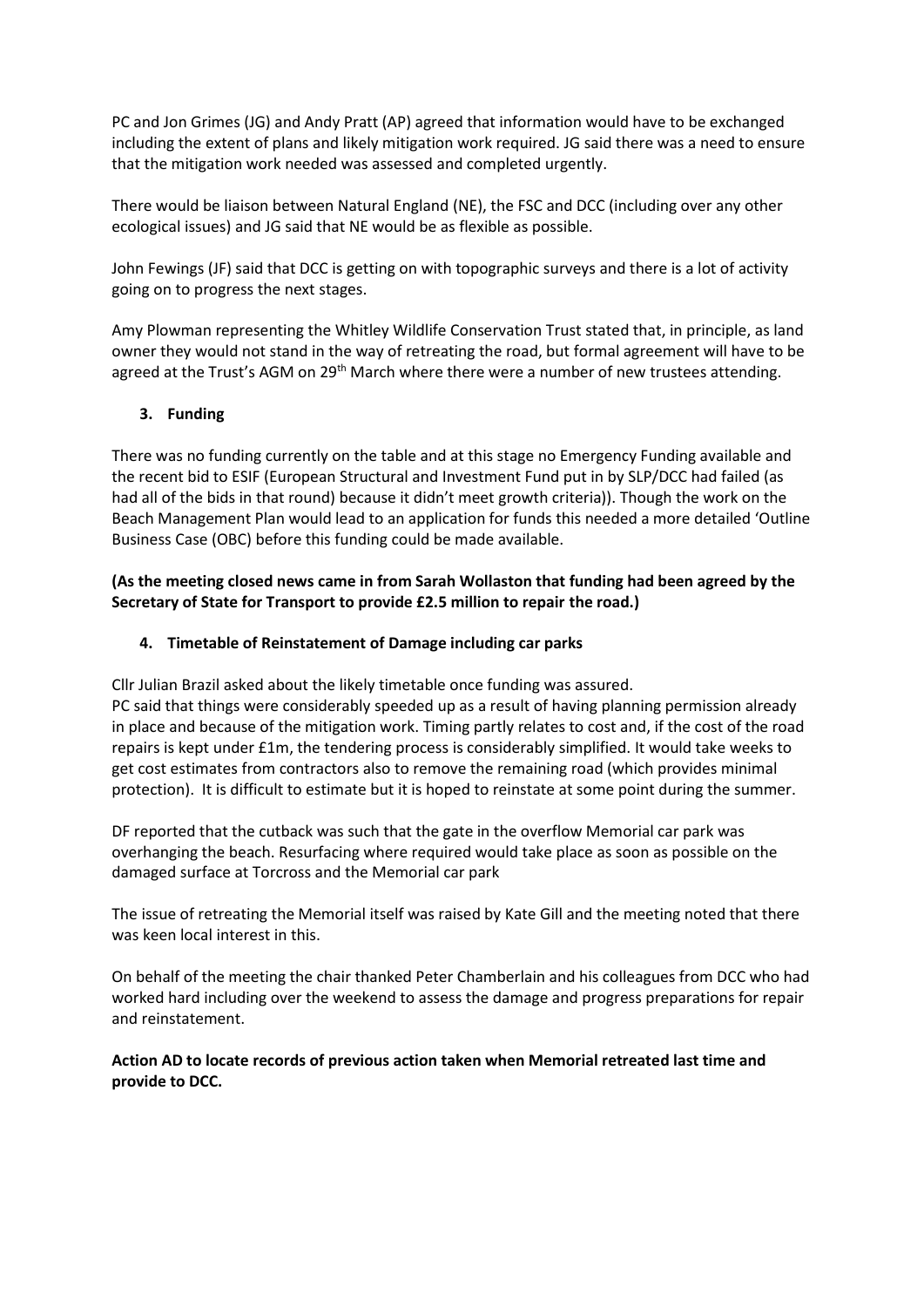#### **5. Presentation on Storm Emma**

Dr Kit Stokes from Plymouth University CMAR presented data on Storm Emma which was an extreme event which created waves peaking at 8.17 m which suggested it was at least a 1 in 100 return period storm. He showed videos of the damage and the cut-back in profiles. Shingle had been cut back from the northern section and deposited on the southern sections so Torcross now had a large amount of shingle. In places several metres in beach height had been lost.

Shingle beaches react very quickly and there are two main mechanisms going on  $-$  a longitudinal movement and a transitional cross shore movement – where shingle will slump down the beach but will often return fairly quickly.

#### **6. Presentation on Beach Management Plan (BMP)**

Dan Field and Alan Denbigh provided a brief presentation on the BMP The background was that the Plan had not been in the Environment Agency's 5 year plan and would not have taken place before 2021. With the lowering beach levels and the need for reactive repairs (2014-16) in March 2016 the SLP meeting agreed that the production of the Beach Management Plan should be brought forward (funded by EA,SHDC and DCC)

As a result of the BMP process we now have a better understanding of the coastal processes, we've looked at revised funding rules which have indicated that funding should be accessible via Flood Defence Grant in Aid. We've reviewed the associated economic benefits and tested which measures are likely to be eligible, and drawn upon other the improved understanding of both technology and whole life costs from other BMP's. As a result we have been able to assess 38 options, in line with best practice.

These have been narrowed down, taking into account how effective the measures were likely to be, the whole lifecycle costs, their impact on the landscape in addition to environmental designations and their long term legacy:

|                         | <b>Activity Description</b>                                                                                                   | <b>Required Works</b>                                                                                                                                                                                                          | <b>Indicative Costs</b>                               |
|-------------------------|-------------------------------------------------------------------------------------------------------------------------------|--------------------------------------------------------------------------------------------------------------------------------------------------------------------------------------------------------------------------------|-------------------------------------------------------|
| $\mathbf{1}$            | Maintain the existing EA Torcross<br>defence                                                                                  |                                                                                                                                                                                                                                | £380,000*<br>*Separate EA funding                     |
| $\overline{2}$          | Maintain the sheet pile wall installed<br>in 2016                                                                             | Annual inspection primarily to check steel<br>condition and toe level.                                                                                                                                                         | tbc                                                   |
| $\overline{\mathbf{3}}$ | Upgrade and improve the remaining<br>section of concrete seawall which<br>was not repaired during the 2016<br>emergency works | 50m sheet piled construction (as per 2016)                                                                                                                                                                                     | £250,000*<br>*due to pile length and<br>specification |
| $\overline{4}$          | Upgrade and improve the existing<br>rock revetment to increase<br>protection against erosion and<br>overtopping               | Assess existing rock armour to determine<br>suitability and whether it can used to protect<br>the most vulnerable sections.                                                                                                    | £500,000                                              |
| 5                       | Reactive road realignment                                                                                                     | To be implemented as and when required                                                                                                                                                                                         | £300,000 - £600,000*<br>*dependent upon extent        |
| 6                       | <b>CCMA Adaptation Plan</b>                                                                                                   | Prepare future generations                                                                                                                                                                                                     | £50,000                                               |
| 7                       | Beach recycling                                                                                                               | Solution could still be implemented to bolster<br>areas where beach levels are low. Option<br>would require further modelling work to<br>increase certainty and be considered in<br>conjunction with beach control structures. | £1,278,200*<br>*excludes control<br>structures        |